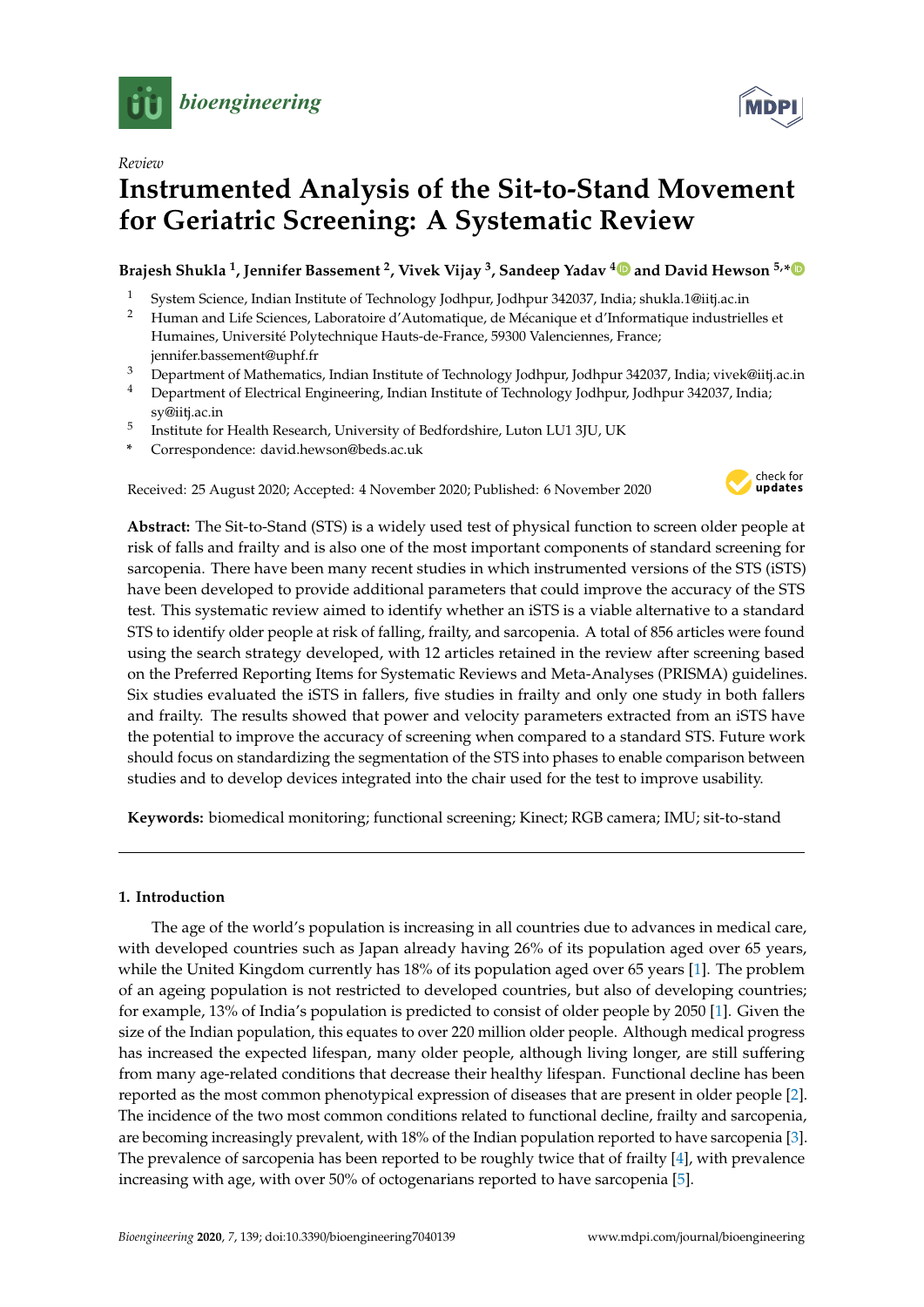A side effect of frailty and sarcopenia conditions is an increased risk of falls, with around one third of adults aged over 65 years falling each year [6]. This figure rises to over 50% in the very old, for those aged over 80 years [7]. It seems likely, therefore, that the general trend towards an ageing population will result in an increase in the number of fallers. In one recent study, people with sarcopenia had a 50% increase in all-cause mortality over a 15-year period [8].

Although falls are a problem for older people, studies have shown that, provided people at risk of falling can be detected, a falls prevention program can successfully decrease the rate of falling [9]. Likewise, if older people in the early stages of the frailty phenotype or with pre-sarcopenia can be identified, a physical activity-based intervention could stop or even reverse the onset of these conditions [10].

One way of screening for such conditions is to use functional geriatric screening tests, such as the Timed-Up-and-Go (TUG) or the Sit-to-Stand Test (STS). The STS movement is a commonly used screening test due to its ability to assess the strength and power of the lower limbs, and can therefore be used to predict falls [11,12], while it is also one of the preferred tests of physical function in sarcopenia [13]. The STS is becoming widely used due to the simplicity of use, because it requires only a chair and a stopwatch, with results of the test recorded as either the time taken to perform five consecutive chair stands (5STS) or the number of chair stands able to be performed in 30 s (30STS).

Rather than limit the information collected from functional screening tests to a simple measure of the time taken to perform the task, a number of investigators have begun to add technological devices to tests in order to provide more precise information about the physical capacity of the person being tested. For instance, an instrumented version of the TUG is now widely used, with the qTUG recommended for use by the National Institute for Health and Care Excellence in the U.K. [14]. Several studies have been published in which the standard STS has been augmented with the use of technology such as cameras or body-worn sensors [15]. There has been one previous review of instrumented STS, however this was performed in 2014, with many newer studies having been published [16]. In addition, this review focused only on motion sensor devices, with no studies of video technology included in the review, while the effectiveness of the iSTS were not evaluated with respect to any diagnostic accuracy. Therefore, the aim of this systematic review, was to identify whether an instrumented version of the STS offers a better alternative to a standard test to identify older people at risk of falling, frailty, and sarcopenia.

## **2. Materials and Methods**

The search for articles was carried out based on the Preferred Reporting Items for Systematic Reviews and Meta-Analyses (PRISMA) [17]. The electronic databases searched were MEDLINE, CINAHL, Web of Science, and IEEE Xplore. Hand searches of reference lists of the selected articles were used to identify other relevant studies. Publication date was limited to dates between 1994, when the STS was first published by Guralnik and colleagues [18] as part of the Short Physical Performance Battery (SPPB), to August 2020.

Searches were limited to the title and abstract of articles, with the following key words used:

- 1. Older people: Old\* OR elder\* OR geriatric\* OR senior\* adj5 (people OR adult\* OR person\*)
- 2. Sit-to-Stand: Sit-to-stand OR stand-to-sit OR chair stand OR STS OR 5STS OR 30STS OR CST
- 3. Technology: sensor\* OR instrument\* OR accelerometer\* OR gyroscope\* OR magnetom\* OR ICT OR device OR smartphone OR motion capture OR video OR Kinect OR camera

#### *2.1. Types of Studies*

All types of quantitative study designs were included in the review.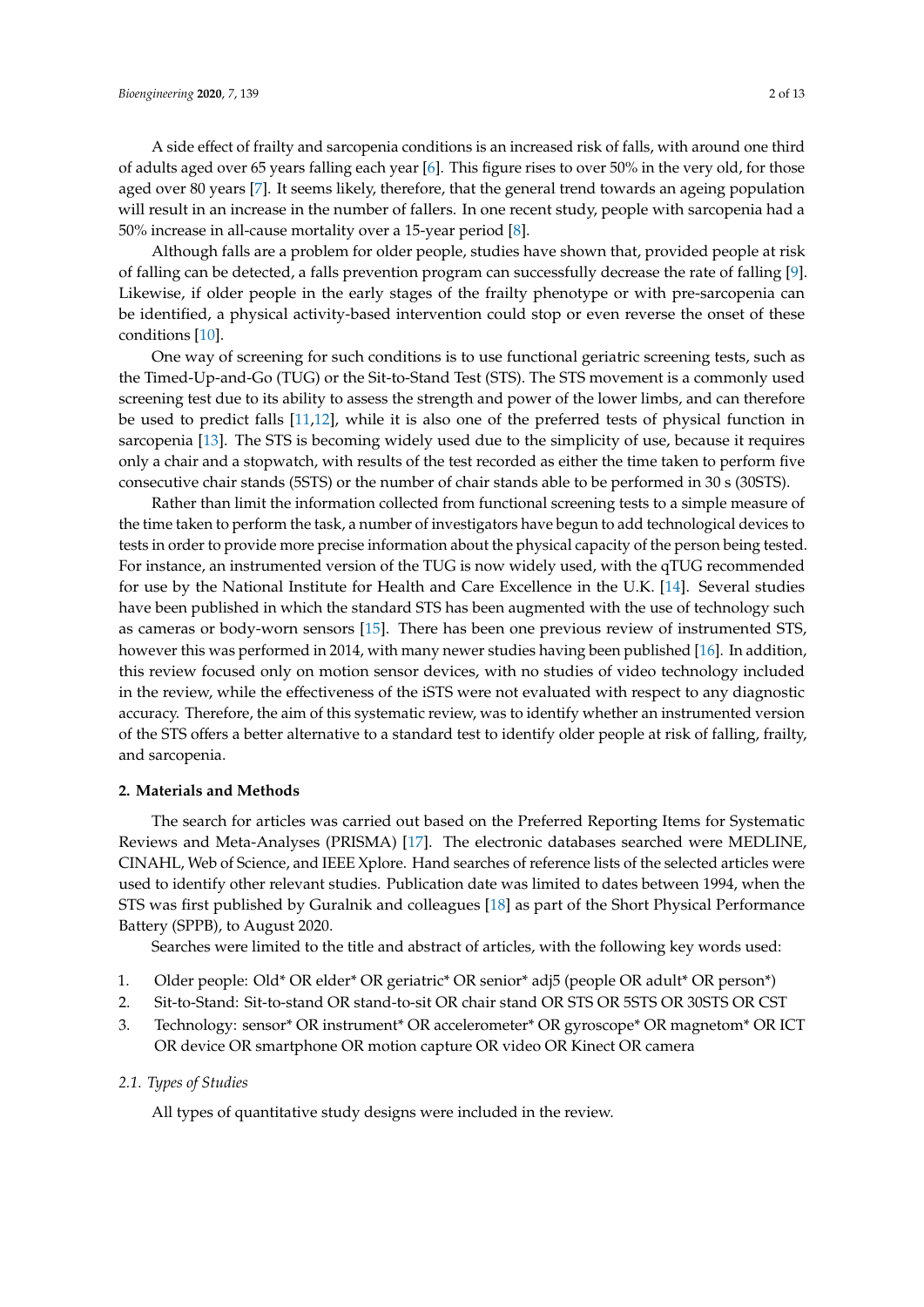#### *2.2. Types of Participants*

Studies were limited to community-dwelling people aged 60 years and older. Any studies in which participants with a specific disease or condition, other than frailty, sarcopenia, or being fallers, such as Parkinson's Disease or dementia, were excluded. Articles in which instrumented STS were developed, but not evaluated on older people were not included.

#### *2.3. Primary Outcomes*

The primary outcome of the studies selected needed to include an evaluation of iSTS performance to discriminate between older people with and without one of the three chosen health factors or conditions; fall risk, frailty, or sarcopenia.

# *2.4. Inclusion and Exclusion Criteria*

Studies with subjects aged under 60 years or with a specific medical condition were excluded. The STS test performed needed to be a recognized variation of the STS, such as the 5STS or 30STS, with studies in which only the sit–stand transition was reported being excluded.

## *2.5. Data Extraction*

Articles were identified by the combined keyword searches for each database separately, with duplicates removed. Two reviewers (BS and DH) screened the titles and abstracts of these articles to identify relevant studies to retain for full-text screening. Any articles for which a full-text version could not be obtained was excluded from the review. Data were extracted from the full-text versions of the studies separately by both reviewers, with information subsequently pooled. Data extracted included study design and characteristics, the variant of the STS, the technology used, and the ability of the instrumented device to discriminate between participants with frailty, sarcopenia, or fallers from non-fallers.

Cohen's d was used as a measure of magnitude for the differences between groups [19]. This comparison was used for groups such as fallers and non-fallers, or different frailty levels, and is calculated as:

Cohen's d = 
$$
\frac{\mu_2 - \mu_1}{pooled(\sigma)}
$$
 (1)

where  $\mu_1$  and  $\mu_2$  are means of fallers and non-fallers, respectively. The estimate of pooled (standard deviation) is given by:

$$
pooled\ (\sigma) = \sqrt{\frac{(n_1 - 1)\sigma_1^2 + (n_2 - 1)\sigma_2^2}{n_1 + n_2 - 2}}
$$
\n(2)

where  $\sigma_1$  and  $\sigma_2$  are standard deviations of fallers and non-fallers, respectively, and  $n_1$ ,  $n_2$  denote the respective sample sizes. The p-value was obtained from the t-distribution table as the Cohen's d-statistic followed a t-distribution. When Cohen's d is used with small sample sizes there is an upwards bias that can be corrected using the Hedges' *g* estimation, which produces an unbiased estimate of the population effect size [20], as given by:

$$
g = d\left[1 - \frac{3}{4N - 9}\right] \tag{3}
$$

Correlations were used to indicate the strength of association between tests of physical function and parameters extracted from the iSTS. Owing to the skewed distribution of correlation coefficients, Fisher's *Z* transformation was used [21] before combining correlations, as given by:

$$
Z = 0.5 \ln\left[\frac{1-r}{1+r}\right] \tag{4}
$$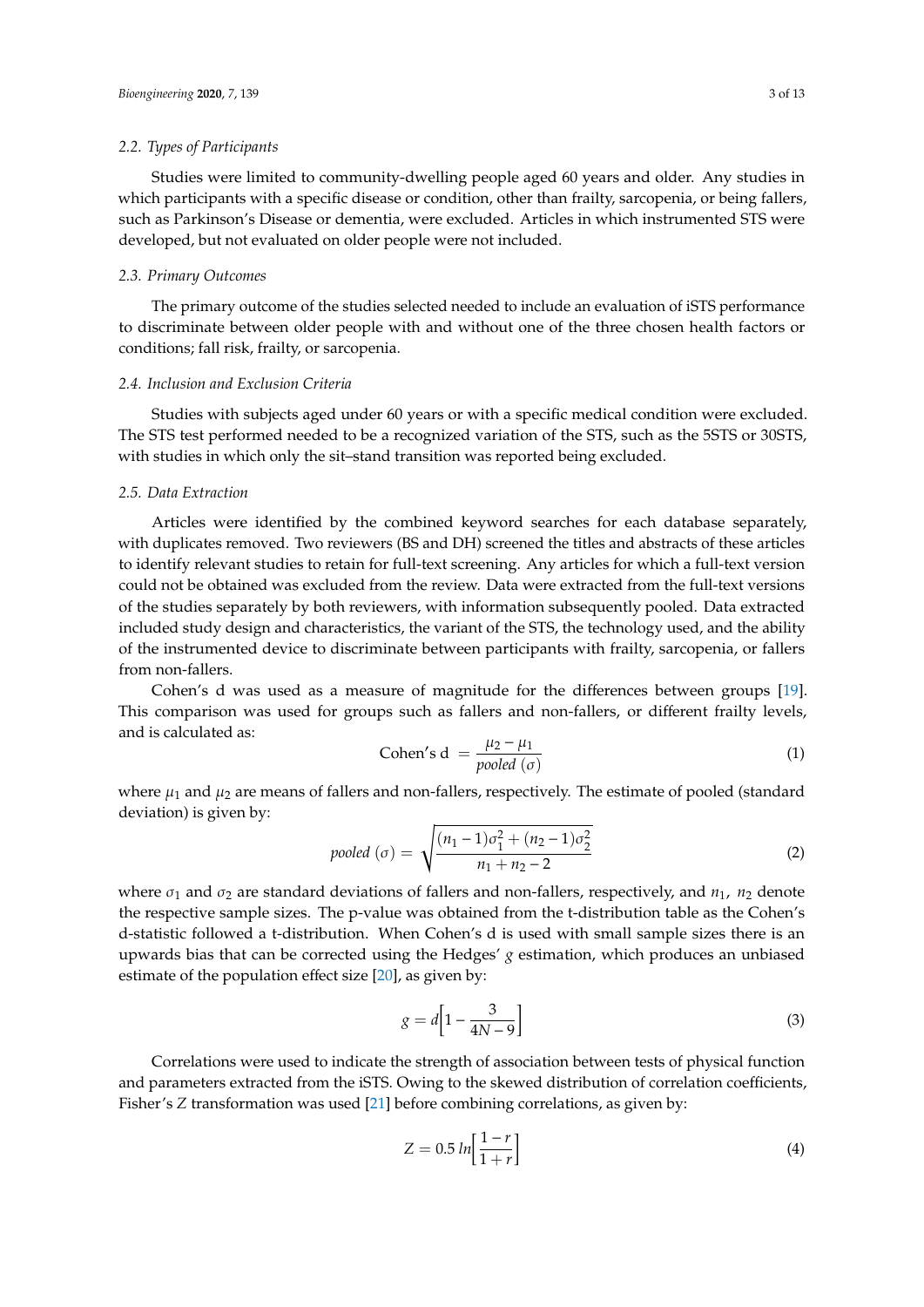The inverse *Z* transformation was then used to convert Fisher's *Z* back into a correlation coefficient, as given by:

$$
r = \left[\frac{\left(e^{2z} - 1\right)}{\left(e^{2z} + 1\right)}\right] \tag{5}
$$

One of the assumptions for a classification algorithm is the uniform distribution of classes, whereby both the classes should have the same number of instances. A problem often occurs when there are imbalances between classes, such as having more non-fallers than fallers. The general measure of accuracy typically used can misrepresent the results due to the influence of the majority class. A better variable to use is the Area Under the Curve (AUC) of the receiver operating characteristic (ROC) curve, which plots True Positive Rate (TPR) against False Positive Rate (FPR). The AUC provides an aggregate measure of performances across all possible classification thresholds and can also be interpreted as the probability that the model ranks a random positive example more highly than a random negative example. The standard error of AUC values can be calculated using the Hanley–McNeil approach [22].

The inverse variance weighting method was used to produce pooled estimates of effects [23]. Summary of finding tables were used to report the magnitude of effects for each outcome measure, while the Grading of Recommendations Assessment, Development, and Evaluation (GRADE) system was used to rate the quality of evidence from the included studies [24].

#### *2.6. Quality Appraisal*

The criteria adopted to appraise articles for this review was the method of Loney and colleagues [25] and Sanderson and colleagues [26], and modified by Payette and colleagues [27], which is suitable for observational studies. This method uses ten criteria, with each one scored as zero or one, and the total score taken as an index of methodological quality. The questions used for this appraisal were: (1) Are the recruitment sources described? (2) Are the criteria for exclusion or inclusion well defined? (3) Are required sample size calculations presented? (4) Is the method of calculating the iSTS parameters clearly described? (5) Is the evaluation procedure clearly described? (6) Has the outcome measure for the health condition been adequately described? (7) Does the results section present a minimum of descriptive information about the participants, such as age (mean, range, or standard deviation) and gender? (8) Are the statistical analyses for evaluation of the association between iSTS parameters and the healthcare condition described? (9) Are effect sizes reported with measures of precision? (10) Are the study's limitations adequately presented? Studies that scored at least 5 out of 10 were considered to be satisfactory and were included in the review [25].

# **3. Results**

#### *3.1. Article Selection*

A PRISMA flowchart of the search is shown in Figure 1. A total of 856 articles were retrieved from the databases searched, with a further six articles identified from other sources. After duplicates were removed, 750 articles remained for title and abstract screening, resulting in 673 articles being removed for not meeting the inclusion criteria. The remaining 77 articles underwent full-text appraisal, with 65 articles rejected. The remaining 12 articles were retained for the systematic review, with characteristics of the articles presented in Table 1.

#### *3.2. Study Characteristics*

The 12 studies selected used seven different approaches to obtain an instrumented STS. Nine studies used sensors that were attached to the body. Four studies from two research groups used Inertial Measurement Units (IMUs), with three of the studies from the same research group using a single IMU placed on the third lumbar vertebra [28–30]. The remaining study used five IMUs, three of which were placed on the lower limbs, with the remaining two placed on the fifth lumbar vertebra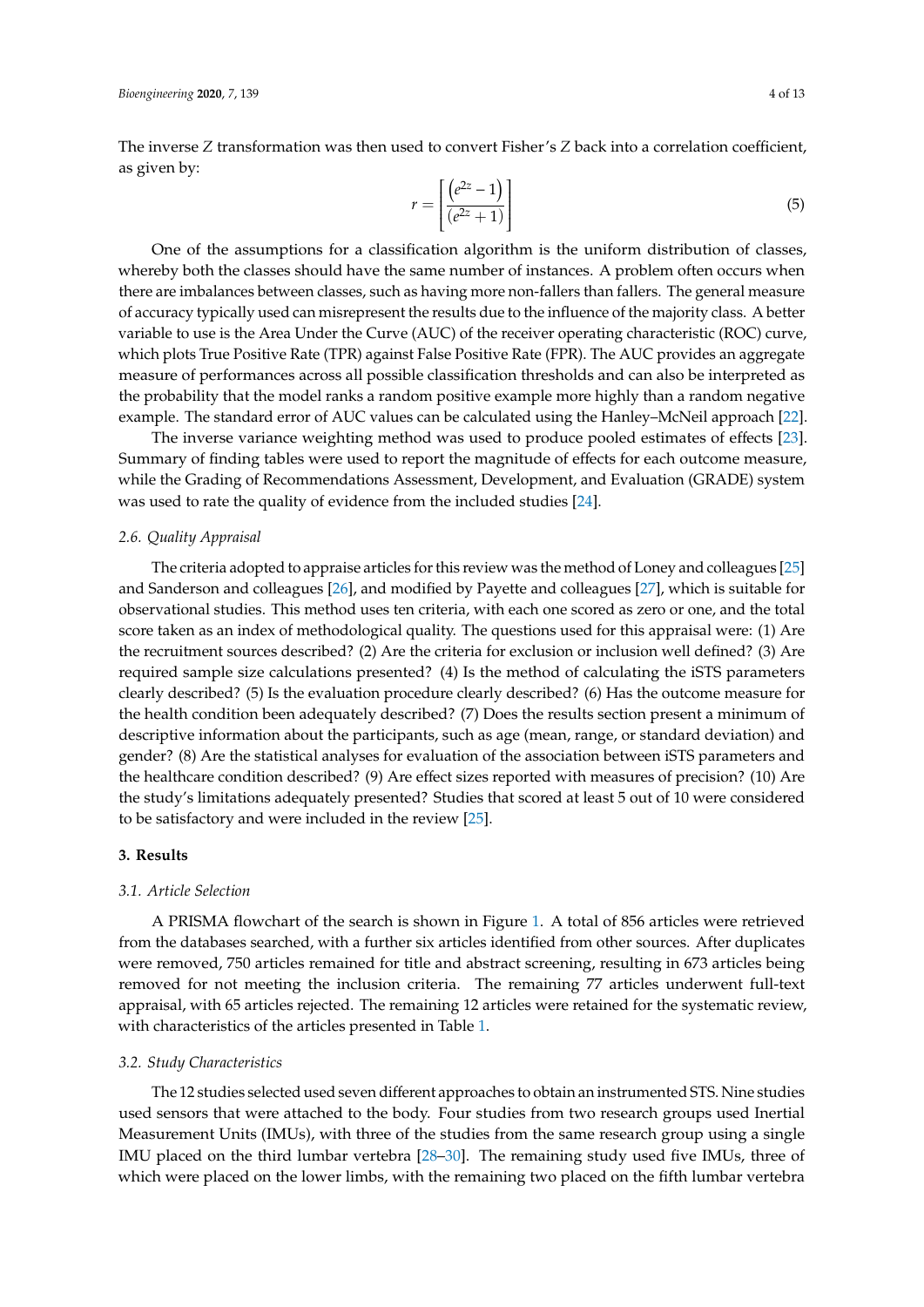and the sternum [31]. Two studies from the same research group used two triaxial accelerometers placed on the thigh and sternum [32,33], while one group used a hybrid device consisting of a triaxial accelerometer and a pressure sensor worn in a pendant around the neck [34]. The remaining study used accelerometery, utilising a smartphone worn on a waist belt [35]. The study in which a sensor was attached to the body used a linear position transducer that was attached to the belt by a cable [36]. The remaining three studies used a Microsoft Kinect sensor placed perpendicular to the chair [37], four force plates integrated into the chair [38], and a chair equipped with load cells and a light detection and ranging (LiDAR) sensor [39].

In total, 1701 participants were included in the 12 studies, none of which evaluated people with sarcopenia. Seven studies compared fallers and non-fallers, one of which used fallers with hip fractures, while one study used both fall and frailty classification in the same participant group [31]. All studies in which falls were used to classify participants used retrospective falls history. Both the duration and the number of falls used in the definitions of falls varied between studies, with the definitions used for fallers shown in Table 2. Six studies studied frailty with three different screening tools used. In four studies, a modified version of the Fried frailty phenotype [40] was used to compare frail, pre-frail and robust participants. The remaining two studies used the Groningen Frailty Indicator [41] and the FRAIL scale (Fatigue, Resistance, Ambulation, Illnesses, & Loss of Weight) [42], with the definitions used for frailty shown in Table 2.



**Figure 1.** Preferred Reporting Items for Systematic Review and Meta-Analyses (PRISMA) flow chart of study selection [17].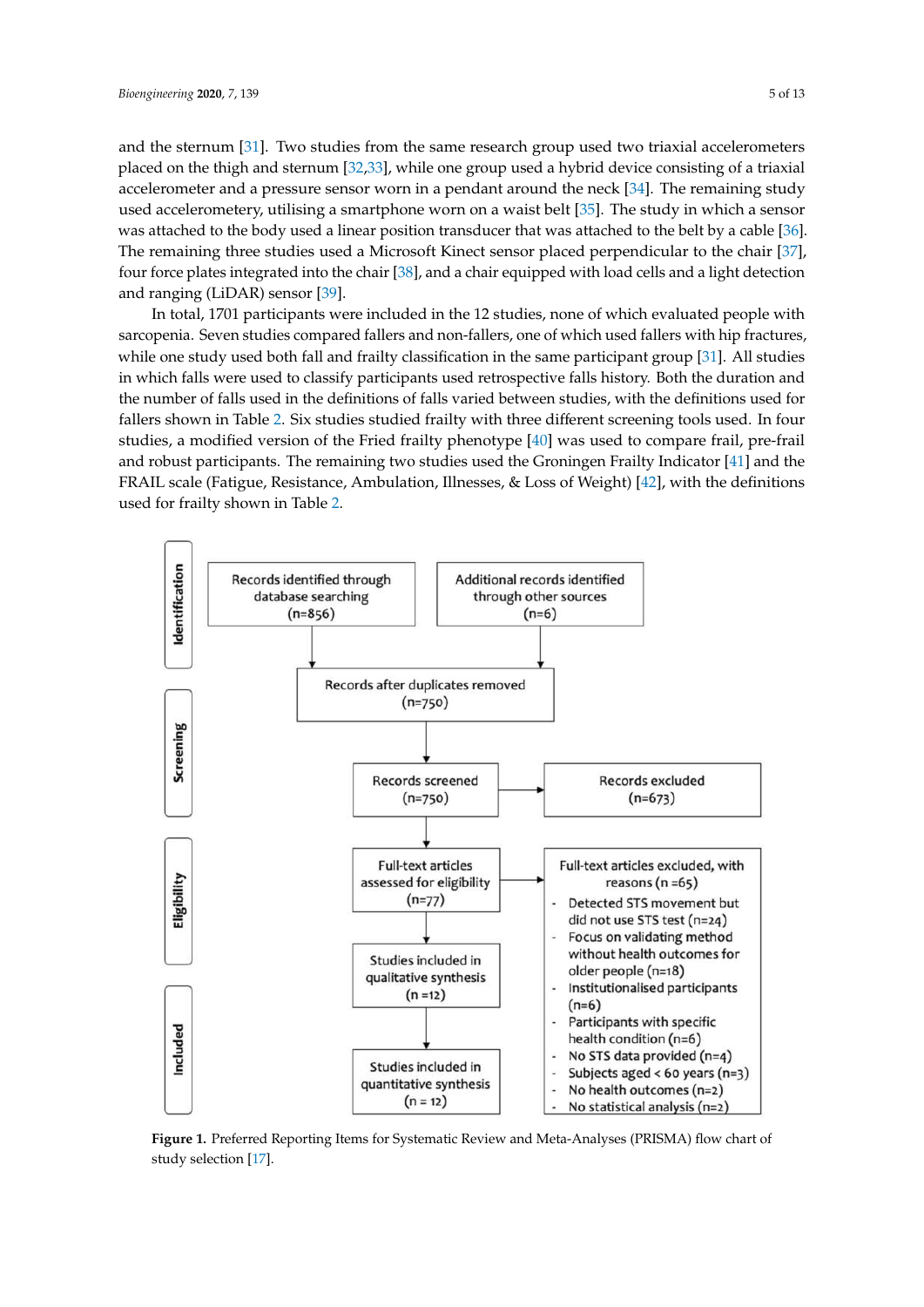| <b>Authors</b>         | Technology                                 | <b>Version</b> | Subjects <sup>1</sup> | Age (Years)                  | Condition | Ouality        |
|------------------------|--------------------------------------------|----------------|-----------------------|------------------------------|-----------|----------------|
| Coni et al. (2019)     | Triaxial<br>accelerometers                 | 5STS           | 304 (53.6%)           | $80.9 \pm 6.4$               | Fallers   | 6              |
| Doheny et al. (2011)   | Triaxial<br>accelerometers                 | 5STS           | 40 (60%)              | $71.4 \pm 7.3$               | Fallers   | 6              |
| Doheny et al. (2013)   | Triaxial<br>accelerometers                 | 5STS           | 39 (59%)              | Fallers: $74.9 \pm 7.0$      |           | $\overline{7}$ |
|                        |                                            |                |                       | Non-fallers: $68.4 \pm 6.2$  | Fallers   |                |
| Ejupi et al. (2016)    | Kinect sensor                              | 5STS           | 94 (70.2%)            | $79.7 \pm 6.4$               | Fallers   | 9              |
|                        | IMU                                        | 5STS           | 124 (73.4%)           | Non-frail: $73.7 \pm 6.0$    |           | 8              |
|                        |                                            |                |                       | Frail: $77.8 \pm 6.4$        | Frailty,  |                |
| Greene et al. (2014)   |                                            |                |                       | Fallers: $76.0 \pm 6.2$      | Fallers   |                |
|                        |                                            |                |                       | Non-fallers: $75.8 \pm 6.8$  |           |                |
| Houck et al. (2011)    | Force plates in a chair                    | 3STS           | 28 (71.4%)            | Control: $69.4 \pm 10.9$     |           | 9              |
|                        |                                            |                |                       | Hip fracture: $76.4 \pm 7.1$ | Fallers   |                |
| Jung et al. (2019)     | Load cells in a chair<br>and laser         | 5STS           | 40 $(62.5\%)$         | $74.3 \pm 5.4$               | Frailty   | 9              |
| Millor et al. (2013)   | <b>IMU</b>                                 | 30STS          | 47 (44.7%)            | Frail: $85 \pm 5$            |           | 6              |
|                        |                                            |                |                       | Prefrail: $78 \pm 3$         | Frailty   |                |
|                        |                                            |                |                       | Robust: $54 \pm 6$           |           |                |
|                        |                                            |                |                       | Frail: 79 $\pm$ 6            | Frailty   | 5              |
| Millor et al. (2014)   | <b>IMU</b>                                 | 30STS          | 431 (N/S)             | Pre-frail: $73 \pm 5$        |           |                |
|                        |                                            |                |                       | Robust: $74 \pm 5$           |           |                |
| Millor et al. (2017)   | <b>IMU</b>                                 | 30STS          | 431 (N/S)             | Frail: 79 $\pm$ 6            | Frailty   | 6              |
|                        |                                            |                |                       | Pre-frail: $73 \pm 5$        |           |                |
|                        |                                            |                |                       | Robust: $74 \pm 5$           |           |                |
| Vincenzo et al. (2018) | Linear position<br>transducer              | 5STS           | 98 (62.2%)            | $77.5 \pm 7.3$               | Fallers   | 9              |
| Zhang et al. (2017)    | Triaxial accelerometer,<br>pressure sensor | 5STS           | 25 (80.0%)            | $79.7 \pm 5.7$               | Frailty   | 7              |

**Table 1.** Characteristics of the articles accepted after full-text screening.

<sup>1</sup> Percentage of female subjects; N/S: Not Stated.

# **Table 2.** Definitions used for fallers and frailty.

| Authors                | Definition Used for Falling and Frailty                                                                                                                                  |  |  |
|------------------------|--------------------------------------------------------------------------------------------------------------------------------------------------------------------------|--|--|
| Coni et al. (2019)     | Faller: $\geq$ 2 falls in previous 12 months                                                                                                                             |  |  |
| Doheny et al. (2011)   | Faller: $\geq$ 2 falls in previous 5 years, or previous fall requiring medical attention,<br>or fear of falling, or cardiovascular risk factor for falls                 |  |  |
| Doheny et al. (2013)   | Faller: $\geq$ 2 falls in previous 12 months or fall requiring medical attention                                                                                         |  |  |
| Ejupi et al. $(2016)$  | Faller: fall in previous 12 months                                                                                                                                       |  |  |
| Greene et al. (2014)   | Faller: $\geq$ 2 falls in previous 12 months or fall requiring medical attention Frailty:<br>Fried phenotype used to classify participant as robust, pre-frail, or frail |  |  |
| Houck et al. (2011)    | Faller: hip fracture from fall within previous 12 months, no longer receiving<br>physical therapy                                                                        |  |  |
| Jung et al. (2019)     | Frailty: score on the Korean version of the FRAIL scale                                                                                                                  |  |  |
| Millor et al. (2013)   | Frailty: Fried phenotype used to classify participant as robust, pre-frail, or frail                                                                                     |  |  |
| Millor et al. (2014)   | Frailty: Fried phenotype used to classify participant as robust, pre-frail, or frail                                                                                     |  |  |
| Millor et al. (2017)   | Frailty: Fried phenotype used to classify participant as robust, pre-frail, or frail                                                                                     |  |  |
| Vincenzo et al. (2018) | Faller: fall in previous 12 months                                                                                                                                       |  |  |
| Zhang et al. (2017)    | Frailty: Groningen Frailty Indicator                                                                                                                                     |  |  |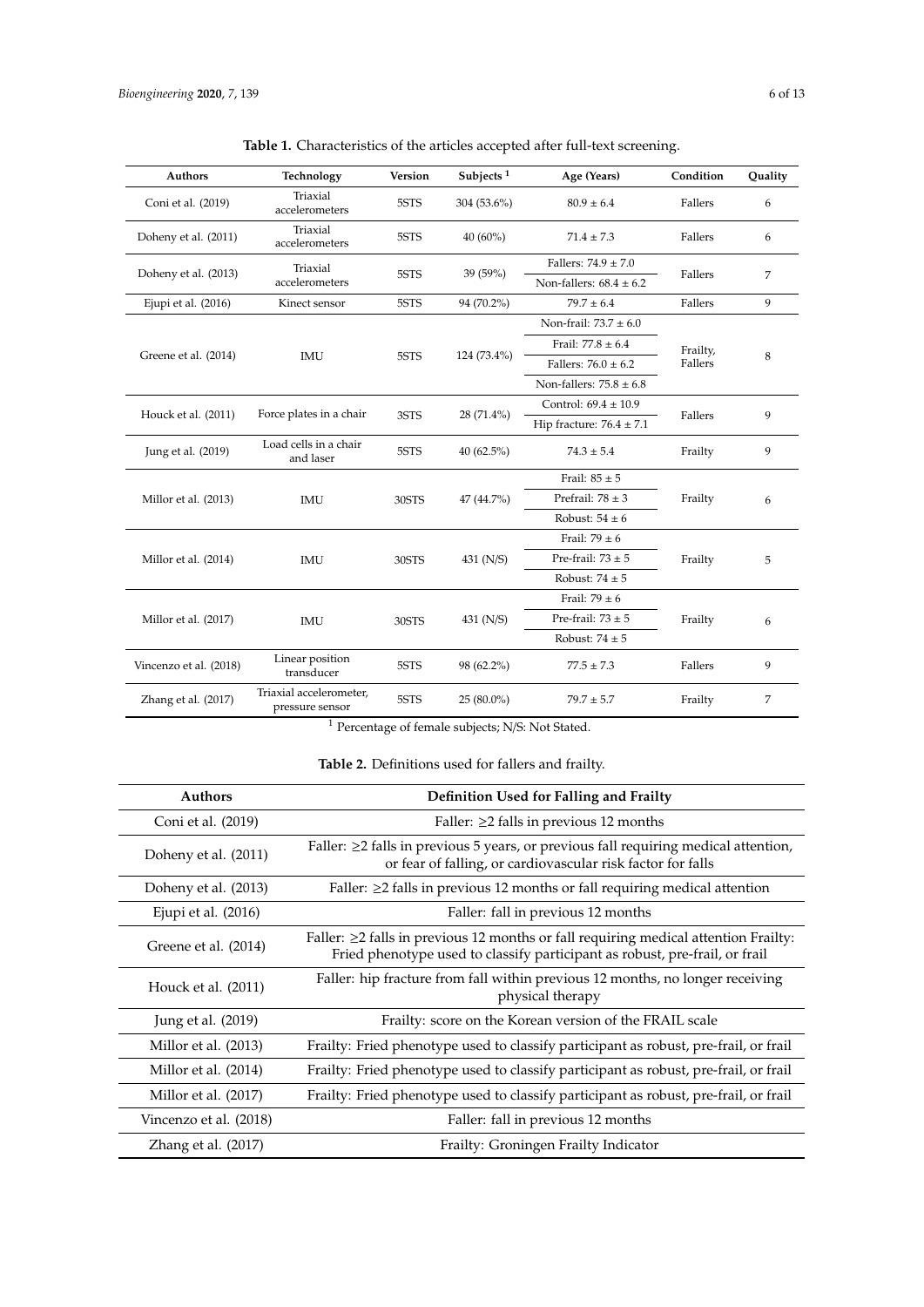With respect to the STS test, three different versions were used in the 12 selected studies. Eight studies focused on the 5STS test, three studies used the 30STS, while one study used a less-common version of the STS in which only three repetitions were performed [38]. All studies in which the 30STS was used contained participants with frailty, rather than falls as the health condition of interest.

#### *3.3. Evaluation of Fallers and Non-Fallers*

The results for fallers and non-fallers for the seven studies in which fallers and non-fallers were compared are summarized in Table 3. The typical difference between fallers and non-fallers corresponded to a small effect using Cohen's d [19]. The time to complete different phases of the STS was compared by three studies, with no differences observed for stand-to-sit, while a small effect was observed for sit-to-stand time [32].

| Population: Anyone Classified as A Faller  |                                                          |                         |                       |                               |                         |  |
|--------------------------------------------|----------------------------------------------------------|-------------------------|-----------------------|-------------------------------|-------------------------|--|
| Settings: Clinical or Laboratory           |                                                          |                         |                       |                               |                         |  |
| Evaluation: Instrumented Sit-to-Stand Test |                                                          |                         |                       |                               |                         |  |
| <b>Comparison: Non-Fallers</b>             |                                                          |                         |                       |                               |                         |  |
| Outcomes                                   | <b>Illustrative Example</b>                              |                         | <b>Effect Size</b>    | Number of                     | <b>Evidence Quality</b> |  |
|                                            | <b>Fallers</b>                                           | Non-Fallers             | $(95\% \text{ CI})$   | <b>Participants (Studies)</b> | (GRADE)                 |  |
| iSTS total time                            | 16.8 s                                                   | 14.3 s [37]             | $0.421$ (0.10, 0.74)  | 172 (3 studies)               | Low                     |  |
| iSTS stand-to-sit time                     | 0.45 s                                                   | 0.45 s [32]             | $0.031$ (-0.33, 0.39) | 172 (3 studies)               | Low                     |  |
| iSTS sit-to-stand time                     | 0.49 s                                                   | 0.41 s [32]             | $0.381$ (0.10, 0.66)  | $172$ (3 studies)             | Low                     |  |
| iSTS force/power                           | 6.2 W/Kg                                                 | 7.3 W/kg [36]           | $0.561$ (0.36, 0.76)  | 126 (2 studies)               | Low                     |  |
| iSTS frequency                             | 13.1 Hz                                                  | $11.3 \text{ Hz}$ [32]  | $0.451$ (0.16, 0.73)  | 39 (1 study)                  | Low                     |  |
| iSTS velocity                              | $0.41 \text{ m/s}$                                       | $0.50 \text{ m/s}$ [36] | $0.561$ (0.35, 0.77)  | 192 (2 studies)               | Low                     |  |
| Physical function vs.<br>iSTS force/power  | $r = 0.499$ [38]<br>peak GRF <sup>3</sup> vs. gait speed |                         | $0.462$ (0.35, 0.51)  | $27(1$ study)                 | Low                     |  |
| Physical function vs.<br>iSTS velocity     | $r = 0.533$ [37]<br>STS velocity vs. knee extension      |                         | $0.432$ (0.33, 0.53)  | 94 (1 study)                  | Low                     |  |
| Physical function vs.<br>iSTS time         | $r = 0.316$ [37]<br>STS time vs. knee extension          |                         | $0.312$ (0.21, 0.42)  | 94 (1 study)                  | Low                     |  |
| Classification using<br>iSTS parameters    | 72.6% accuracy in classifying<br>fallers [31]            |                         | Not estimable         | 261 (3 studies)               | Low                     |  |

**Table 3.** Summary of findings for fallers vs. non-fallers.

<sup>1</sup> Pooled estimate using Cohen's *d*; <sup>2</sup> Pooled estimate using Fisher's Z-transformed correlation coefficients; <sup>3</sup> Ground Reaction Force.

A range of different parameters were calculated for the iSTS, with these parameters classified as force/power, frequency, and velocity. The parameters for force/power and velocity during the STS showed moderate differences between groups, while those for frequency showed small differences.

Several studies reported correlations as a measure of the association between STS parameters and functional capacity tests for strength, balance, and mobility. Similarly, with the differences between groups, the largest correlations were found for force/power and velocity variables, with moderate effects typically reported. Finally, three studies reported models with respect to discriminating or classifying between fallers and non-fallers [31,33,36]. Two machine learning algorithms, a support vector machine (SVM) and logistic regression (LR), were used for classification with a range of different parameters used in the models reported, meaning pooled estimates could not be produced. With respect to classification accuracy, the results were modest.

#### *3.4. Evaluation of Frailty Sub-Groups*

In one study, the robust participants were not aged 60 years and above, therefore the results for this study have not been included for the frailty comparisons [29]. Two of the studies used participants from the same study with different parameters for the iSTS, but the same results for the number of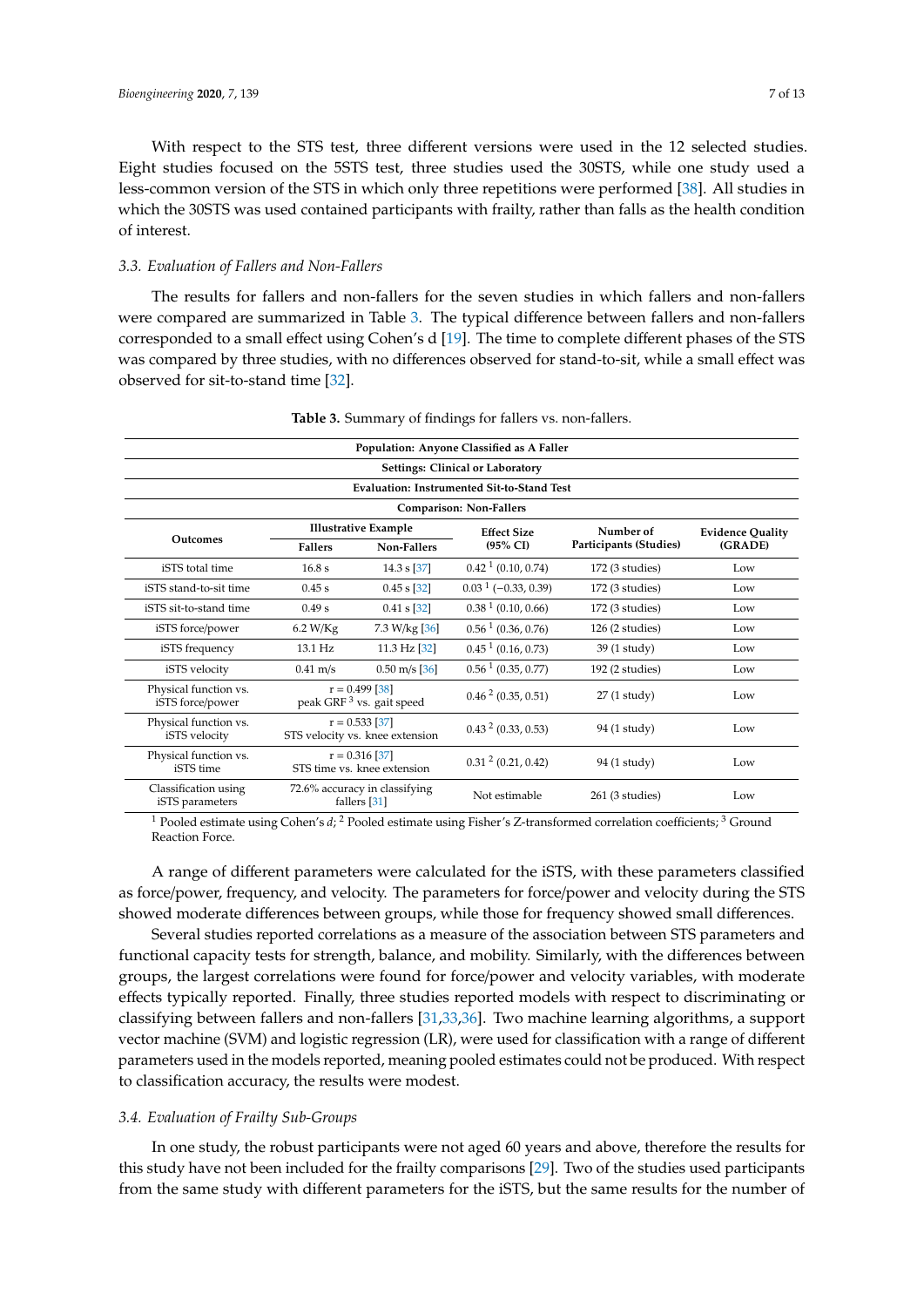cycles performed in the STS [28,30]. Accordingly, the results of only one of these studies for this parameter were included. There was a significant difference between frail and pre-frail, with frail participants performing fewer STS cycles (Frail 6.24 ± 2.53, Pre-frail 8.16 ± 2.42, d = 0.79; *p* < 0.05) [28]. There was also a significantly greater number of STS actions performed by robust compared to pre-frail participants (Pre-frail 8.16  $\pm$  2.42, Robust 9.86  $\pm$  3.00, d = 0.63;  $p < 0.05$ ) [28]. Both of these effects can be considered as moderate.

Comparisons between frail, pre-frail, and robust participants are summarized in Table 4. With respect to frail vs. pre-frail groups, large effects were observed for velocity and phase time, with moderate effects for force/power and acceleration. Comparing pre-frail and robust groups, moderate effects were found for force/power and phase time, with small effects for acceleration and velocity. Two studies examined the association between frailty scores and the iSTS, with one reporting a non-significant correlation of −0.16 for the association between chair rise peak power and the Groningen Frailty Index [34]. In the other study, the STS score from the SPPB was used, where higher scores indicated better performance [18]. This study reported a significant negative correlation of −0.41 with the frailty score, where higher scores indicated higher levels of frailty [39]. Finally, two studies classified participants into frailty categories using STS parameters [28,31], with classification accuracy varying from 52.9% to 89.9%.

| Population: Anyone Classified as Frail                   |                                                                                          |                            |                      |                      |                        |                         |
|----------------------------------------------------------|------------------------------------------------------------------------------------------|----------------------------|----------------------|----------------------|------------------------|-------------------------|
| Settings: Clinical or Laboratory                         |                                                                                          |                            |                      |                      |                        |                         |
| <b>Evaluation: Instrumented Sit-to-Stand Test</b>        |                                                                                          |                            |                      |                      |                        |                         |
| Comparison: Frail vs. Pre-Frail and Pre-Frail vs. Robust |                                                                                          |                            |                      |                      |                        |                         |
| Outcomes                                                 | <b>Illustrative Example</b>                                                              |                            |                      | <b>Effect Size</b>   | Number of              | <b>Evidence Quality</b> |
|                                                          | Frail                                                                                    | Pre-Frail                  | Robust               | $(95\% \text{ CI})$  | Participants (Studies) | (GRADE)                 |
| STS cycles                                               | 6.24<br>8.16                                                                             |                            | 9.86 [28]            | $0.792$ (0.40, 1.17) |                        | Low                     |
|                                                          |                                                                                          |                            |                      | $0.633$ (0.43, 0.83) | 431 (2 studies)        |                         |
| iSTS phase time $1$                                      | 1.67 s<br>1.30 s                                                                         |                            | 1.10 s [30]          | $0.812$ (0.61, 1.00) | $237(2$ studies)       | Low                     |
|                                                          |                                                                                          |                            |                      | $0.533$ (0.43, 0.63) |                        |                         |
| iSTS force/power                                         | 38.1 W<br>65.4 W                                                                         |                            |                      | $0.732$ (0.51, 0.95) |                        |                         |
|                                                          |                                                                                          | 88.7 W [28]                | $0.723$ (0.56, 0.88) | $237(2$ studies)     | Low                    |                         |
| iSTS acceleration                                        | $1.28 \text{ m/s}^2$<br>$1.01 \text{ m/s}^2$                                             |                            |                      | $0.722$ (0.56, 0.88) |                        |                         |
|                                                          |                                                                                          | 1.36 m/s <sup>2</sup> [28] | $0.443$ (0.28, 0.59) | 237 (2 studies)      | Low                    |                         |
| iSTS velocity                                            |                                                                                          |                            | $0.832$ (0.64, 1.02) |                      | Low                    |                         |
|                                                          | $0.48$ m/s<br>$0.61 \text{ m/s}$                                                         |                            | $0.68$ m/s [30]      | $0.463$ (0.27, 0.65) |                        | $237(2$ studies)        |
| Classification of groups<br>using iSTS parameters        | $AUC = 0.934$ for classification of frail<br>participants using decision tree model [28] |                            | $0.834$ (0.82, 0.85) | 361 (2 studies)      | Low                    |                         |

**Table 4.** Summary of findings for comparisons by frailty level.

<sup>1</sup> Example shown for stand-to-sit time; <sup>2</sup> Pooled estimate using Cohen's d for comparison between frail and pre-frail groups; <sup>3</sup> Pooled estimate using Cohen's d for comparison between pre-frail and robust groups; <sup>4</sup> Pooled estimate of classification accuracy using AUC.

# **4. Discussion**

#### *4.1. Overview*

The aim of this systematic review was to determine whether an instrumented version of the STS offers a better alternative than a standard STS with respect to the identification of older people at risk of falling, frailty and sarcopenia. A total of 12 articles were identified, all of adequate quality, with six evaluations of fallers and seven evaluations of frailty. The methods used to classify participants in the studies as fallers and non-fallers varied widely, making it difficult to aggregate the findings. There were also differences between the studies in which frailty was used as the health outcome measure, although most studies did use a variant of the Fried frailty phenotype.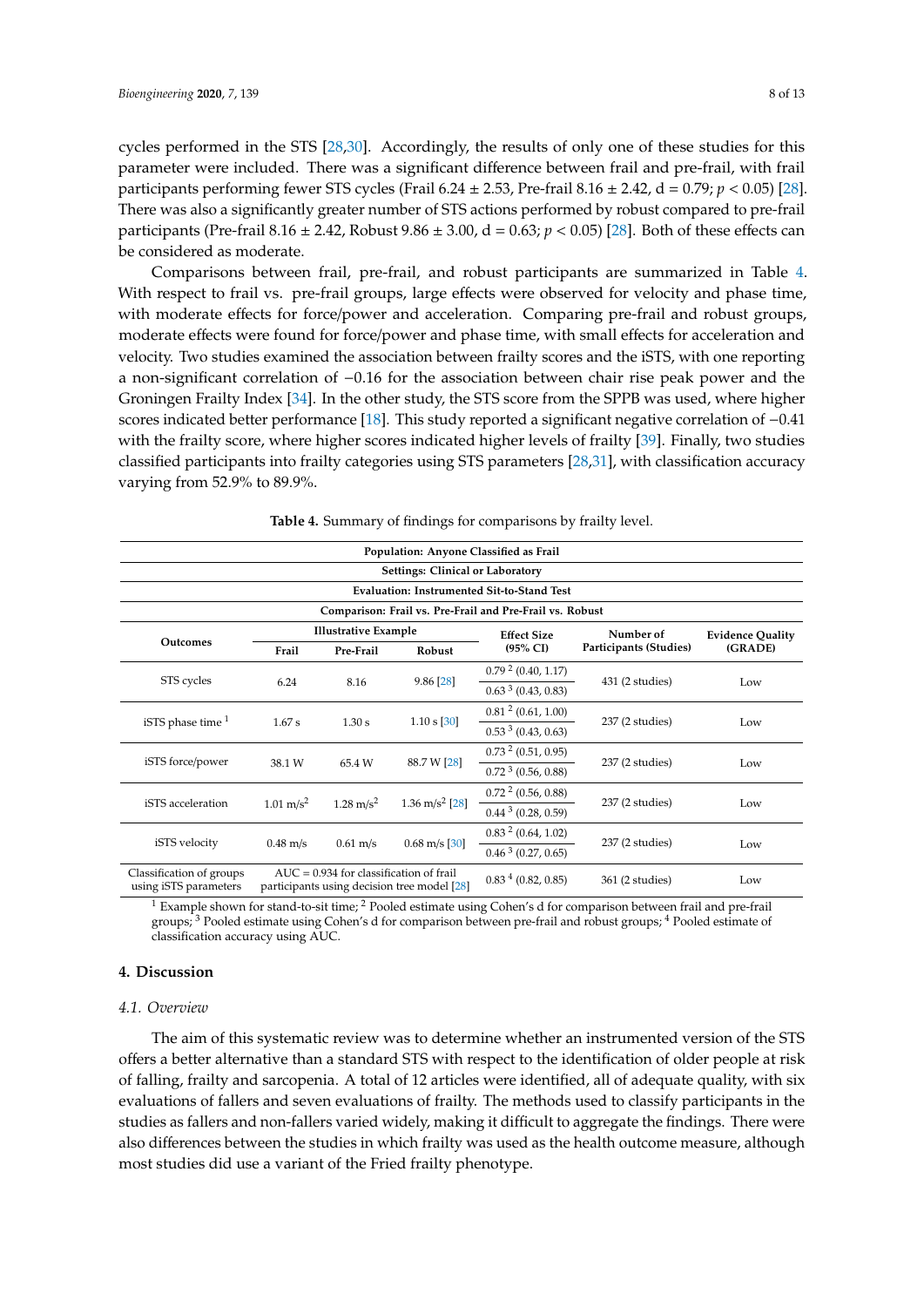None of the articles selected used an iSTS to compare differences between older people with and without sarcopenia. In one respect, this could be expected given that the STS is one component of the SPPB, which is one of the tests of physical function used in sarcopenia screening such as the updated version of the European working group on sarcopenia in older people (EWGSOP) sarcopenia algorithm [43]. On the other hand, given that the STS is already used for sarcopenia screening, the use of iSTS parameters related to power and velocity might offer an alternative to some of the other tests

The quality of evidence for all the studies included in this review can be considered low using the GRADE system recommended by the Cochrane Library [24]. It should be noted that the GRADE system classifies all observational studies as low evidence, which suggests that further studies are needed.

already used, thus decreasing the time needed for screening.

#### *4.2. iSTS and Fallers*

The iSTS evaluations produced parameters of different types, of which the most common were temporal, power and force, velocity, and acceleration. With respect to fallers, the results of temporal parameters tended to be similar to those of the time taken for the entire STS. This could indicate that, rather than there being a particular phase of the STS such as the sit-to-stand transition that is difficult for fallers to perform, it might be equally difficult to perform all phases. However, another reason for the lack of differences observed could be that many different methods of dividing the STS into phases were used, while some studies did not segment the STS at all [34,36]. The most phases identified in the STS was four [37], which included the sit-to-stand transition, stand-to-sit transition, and standing and sitting phases. The smallest number of phases used was two, although one of these methods only used the sit-to-stand and stand-to-sit transitions, discarding the time spent in between [31–33], while the other method contained only the preparation for the sit-to-stand transition and the actual transition, without analysing the stand-to sit [38]. It seems clear that, in order to compare studies more readily, it would be worthwhile standardizing the phases used to make it easier to compare results between studies.

One potential benefit of using an iSTS is the possibility of identifying differences related to force, power, velocity, and acceleration, which cannot be obtained from the STS. This was shown by the results of this review in which consistently useful results were obtained for power and velocity parameters, with several moderate differences observed. This was particularly the case for the sit-to-stand transition, when power needs to be generated to ensure the person can stand up. Indeed, previous work has already shown that the lower-limb power produced can be predicted using a logistic regression equation that contained STS performance body mass [44]. Other work has shown that an equation using STS time, leg length and body mass can predict knee extensor strength and even the cross-sectional area of the quadriceps [45]. Given that these models predict muscle power based only on the time taken to perform an STS test or the time taken to complete a number of cycles, it would be interesting to investigate whether the power directly calculated from an iSTS would give better results than the predictive equations of these studies.

With respect to the technologies used to instrument the STS in fallers, the majority of studies used body-worn sensors that were either IMUs or triaxial accelerometers. Other methods used included force plates, a linear transducer, and several studies by the same research group using a Kinect sensor. When the different techniques were compared, the best results in terms of differences between fallers and non-fallers were found for the chair equipped with force plates [38], although it should be noted that these results were for fallers with hip fractures, so further work is needed for this technology with different subject groups. Classification of fallers and non-fallers was only reported by two studies, one of which did not include accuracy, making it difficult to compare. Although the accuracy from an IMU-based system was only moderate [31], an excellent odds ratio (OR) was obtained with the linear transducer [36] to distinguish fallers from non-fallers.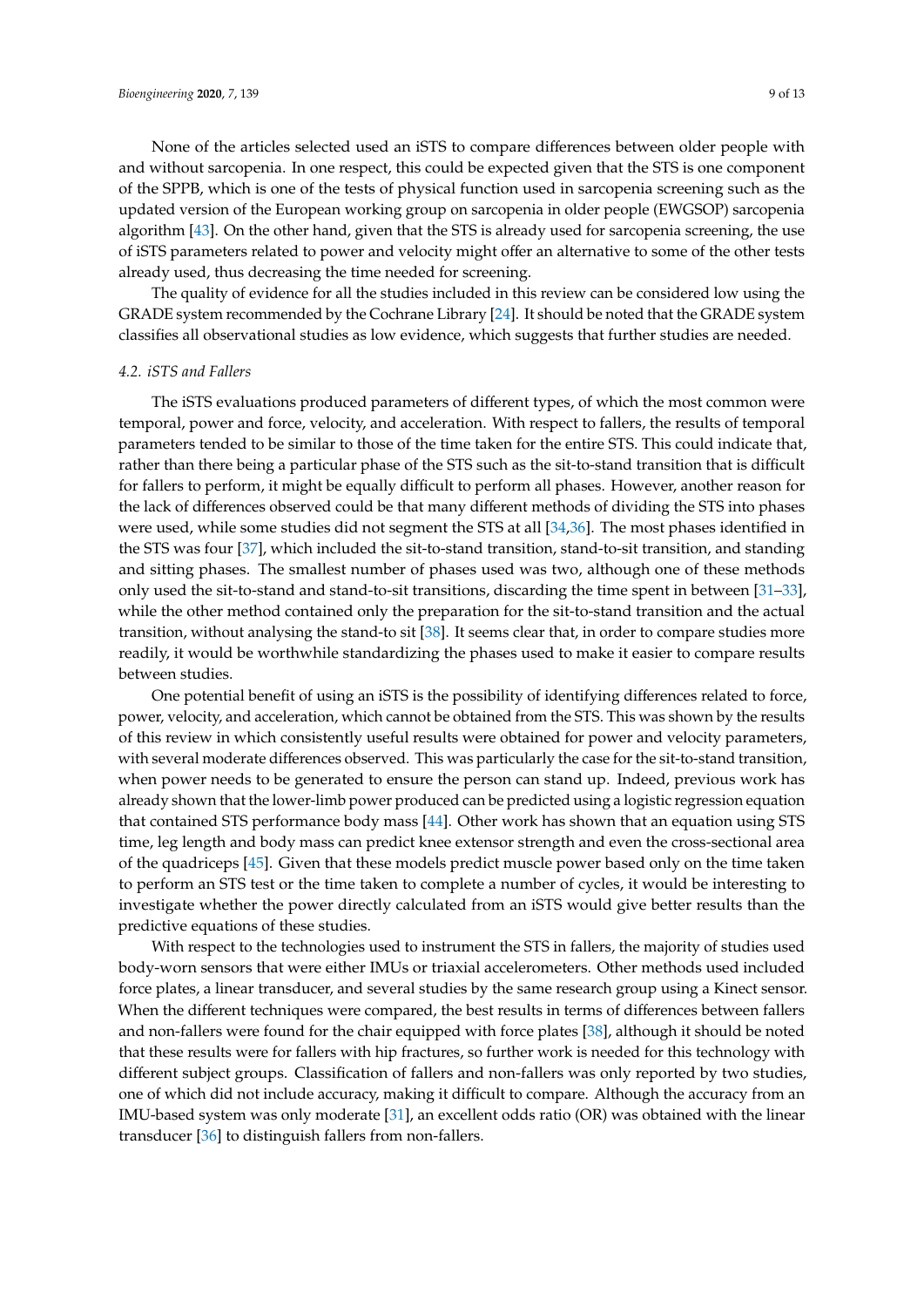#### *4.3. iSTS and Frailty*

The majority of the frailty results were from the same research group, with the other two studies only providing comparisons between frailty categories and a single correlation between the iSTS and the overall frailty score. This means that the results for frailty were almost exclusively from the one group using the Kinect sensor and the 30STS [28–30], rather than the 5STS, which was used by the studies on fallers. In the case of the 30STS, rather than the time taken to perform a test, the number of STS cycles performed in 30 s is used to define STS. Frailty comparisons were then made between the three categories of frail, pre-frail and robust, with moderate effect sizes observed for the number of STS cycles between frail and pre-frail and between pre-frail and robust groups. However, when the time spent in the three phases of the STS used in this analysis were considered, larger differences were observed between frail and pre-frail categories than between pre-frail and robust. The other iSTS parameters had similar results, with a greater number of large effects observed between frail and pre-frail than between pre-frail and robust.

When the iSTS was used in two studies to classify people into frailty categories, the best classification was obtained in a study using the Kinect sensor, which had 90% accuracy when using a decision tree model with iSTS parameters, which was much better than the 53% classification for the number of STS cycles alone. A model in which multiple parameters are used is more likely to perform well than a single-factor model, but nevertheless, the result demonstrated the utility of the iSTS approach. However, the results of the classifications used should be interpreted with caution, due to issues such as imbalance within the groups used in the studies. For instance, in one of the two studies in which frailty was classified, only 31 of the 718 participants (4%) were frail [28]. Imbalanced datasets can be dealt with using appropriate methods such as the Synthetic Minority Oversampling TEchnique (SMOTE) [46]. However, the frailty classification study included in this review did not report the use of any model validation techniques, unlike the study in which fallers were classified using a 10-fold cross-validation technique [47]. Previous studies on other devices used for older people, such as sensor-based fall risk testing, have also reported that the accuracy of models has been inflated due to methodological issues in feature selection and validation [48].

In terms of sensor locations, there are some advantages on sensors that are not body-worn in terms of acceptability and convenience. For instance, the requirement to place the sensors on the body means that issues of acceptability and ease of placement need to be considered, as well as the type of clothes worn by the person being evaluated. There has been little research into user preferences in this area, although in one report, the preferred location for wearable sensors was reported to be the wrist [49], which could be less effective at detecting whole body movement during the STS cycles [50]. It is also possible that results would differ if sensors were incorrectly placed on the body, which would be particularly relevant for the comparison of results between individuals and across sessions. In contrast, sensors that do not need to be worn, such as the Kinect, might be quicker and easier for testing, including standardization.

In addition to the articles chosen for this systematic review, there were many articles rejected at full-text screening as they did not include a specific version of the STS, and instead used a standalone STS movement, meaning that the iSTS and STS could not be compared. Despite this, it would be worth examining the parameters developed in such studies to see whether some of the methods used could be incorporated into 5STS or 30STS tests for clinical use.

There were also many articles that were not selected because they were focused on validating new methodologies. Although some of these articles were earlier work by authors whose articles were included in this review, many were from other research teams that could potentially provide valuable information on the STS when tested in populations of older people with falls history, frailty, and sarcopenia. Finally, one area that was not evaluated in any of the studies was change between the different STS cycles within an STS test. For instance, in the 30STS, it might be worth comparing parameters from the first STS cycles with those from later cycles to determine whether any fatigue effect is present.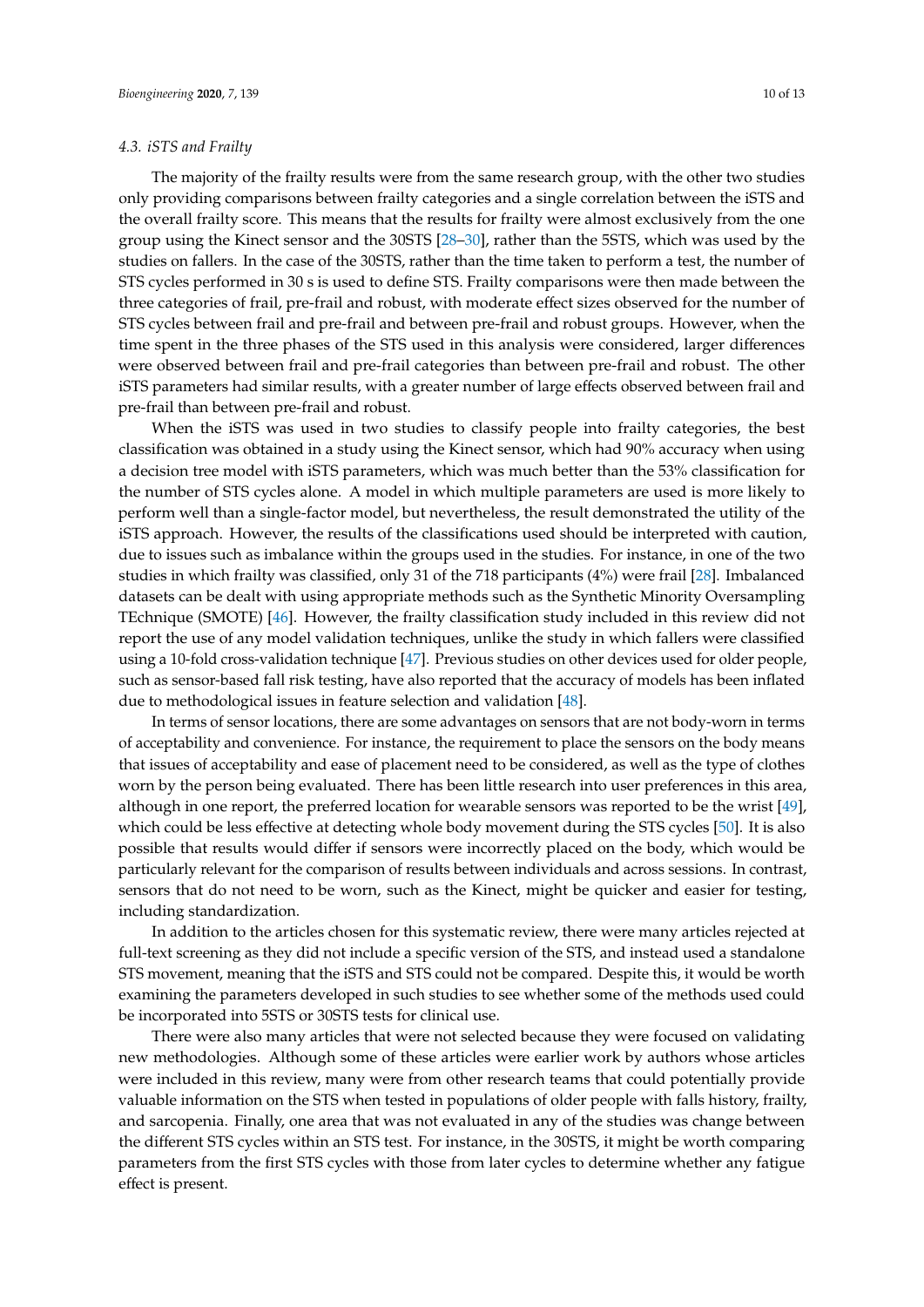## **5. Conclusions**

The results of this systematic review have identified the emergence of the instrumented STS as an area with great potential to improve the detection of strength-related conditions such as physical frailty, and to assess the risk of falling in older people. A range of parameters extracted from an iSTS, including velocity and power, are better at differentiating between groups than the time taken for the STS alone. However, there is a need for more standardization in terms of the parameters extracted from the iSTS, as well as the way in which segmentation of the STS into phases is performed. This would ensure that results of studies can be directly compared to produce variables that could be used for geriatric screening. In terms of sensor location, issues of sensor acceptability should be investigated, while the development of more devices that are non-invasive, such as those integrated into the chair or the environment, could be beneficial to decrease any problems of standardization of protocols and sensor placement for body-worn devices.

**Author Contributions:** B.S., V.V., S.Y. and D.H. conceived and designed the study; B.S. and D.H. performed the literature search, B.S., J.B., V.V., S.Y. and D.H. analysed the data; B.S., J.B., V.V., S.Y. and D.H. wrote the manuscript. All authors have read and agreed to the published version of the manuscript.

**Funding:** This research received no external funding.

**Conflicts of Interest:** The authors declare no conflict of interest.

#### **References**

- 1. United Nations Department of Economic and Social Affairs Population Division. *World Population Prospects: The 2017 Revision*; United Nations: New York, NY, USA, 2017.
- 2. Angulo, J.; El Assar, M.; Rodríguez-Mañas, L. Frailty and sarcopenia as the basis for the phenotypic manifestation of chronic diseases in older adults. *Mol. Asp. Med.* **2016**, *50*, 1–32. [CrossRef]
- 3. Tyrovolas, S.; Koyanagi, A.; Olaya, B.; Ayuso-Mateos, J.L.; Miret, M.; Chatterji, S.; Tobiasz-Adamczyk, B.; Koskinen, S.; Leonardi, M.; Haro, J.M. Factors associated with skeletal muscle mass, sarcopenia, and sarcopenic obesity in older adults: A multi-continent study. *J. Cachexia Sarcopenia Muscle* **2016**, *7*, 312–321. [CrossRef]
- 4. Morley, J.E. Sarcopenia: Diagnosis and treatment. *J. Nutr. Health Aging* **2008**, *12*, 452. [CrossRef] [PubMed]
- 5. Morley, J.E.; Anker, S.D.; Haehling, S. Prevalence, incidence and clinical impact of sarcopenia: Facts, numbers and epidemiology—Update 2014. *J. Cachexia Sarcopenia Muscle* **2014**, *5*, 253–259. [CrossRef]
- 6. Shumway-Cook, A.; Ciol, M.A.; Hoffman, J.; Dudgeon, B.J.; Yorkston, K.; Chan, L. Falls in the medicare population: Incidence, associated factors, and impact on health care. *Phys. Ther.* **2009**, *89*, 324–332. [CrossRef]
- 7. Grundstrom, A.C.; Guse, C.E.; Layde, P.M. Risk factors for falls and fall-related injuries in adults 85 years of age and older. *Arch. Gerontol. Geriatr.* **2012**, *54*, 421–428. [CrossRef]
- 8. De Buyser, S.L.; Petrovic, M.; Taes, Y.E.; Toye, K.R.C.; Kaufman, J.M.; Lapauw, B.; Goemaere, S. Validation of the FNIH sarcopenia criteria and SOF frailty index as predictors of long-term mortality in ambulatory older men. *Age Ageing* **2016**, *45*, 603–609. [CrossRef] [PubMed]
- 9. Gillespie, L.D.; Robertson, M.C.; Gillespie, W.J.; Sherrington, C.; Gates, S.; Clemson, L.M.; Lamb, S.E. Interventions for preventing falls in older people living in the community. *Cochrane Database Syst. Rev.* **2012**, *4*. [CrossRef]
- 10. Clegg, A.; Young, J.; Iliffe, S.; Rikkert, M.O.; Rockwood, K. Frailty in elderly people. *Lancet* **2013**, *381*, 752–762. [CrossRef]
- 11. Makizako, H.; Shimada, H.; Doi, T.; Tsutsumimoto, K.; Nakakubo, S.; Hotta, R.; Suzuki, T. Predictive cutoff values of the five-times sit-to-stand test and the timed "Up & Go" test for disability incidence in older people dwelling in the community. *Phys. Ther.* **2017**, *97*, 417–424. [CrossRef] [PubMed]
- 12. Applebaum, E.V.; Breton, D.; Feng, Z.W.; Ta, A.T.; Walsh, K.; Chasse, K.; Robbins, S.M. Modified 30-second Sit to Stand test predicts falls in a cohort of institutionalized older veterans. *PLoS ONE* **2017**, *12*, 13. [CrossRef] [PubMed]
- 13. Cruz-Jentoft, A.J.; Baeyens, J.P.; Bauer, J.M.; Boirie, Y.; Cederholm, T.; Landi, F.; Martin, F.C.; Michel, J.-P.; Rolland, Y.; Schneider, S.M.; et al. Sarcopenia: European consensus on definition and diagnosis: Report of the European working group on sarcopenia in older people. *Age Ageing* **2010**, *39*, 412–423. [CrossRef]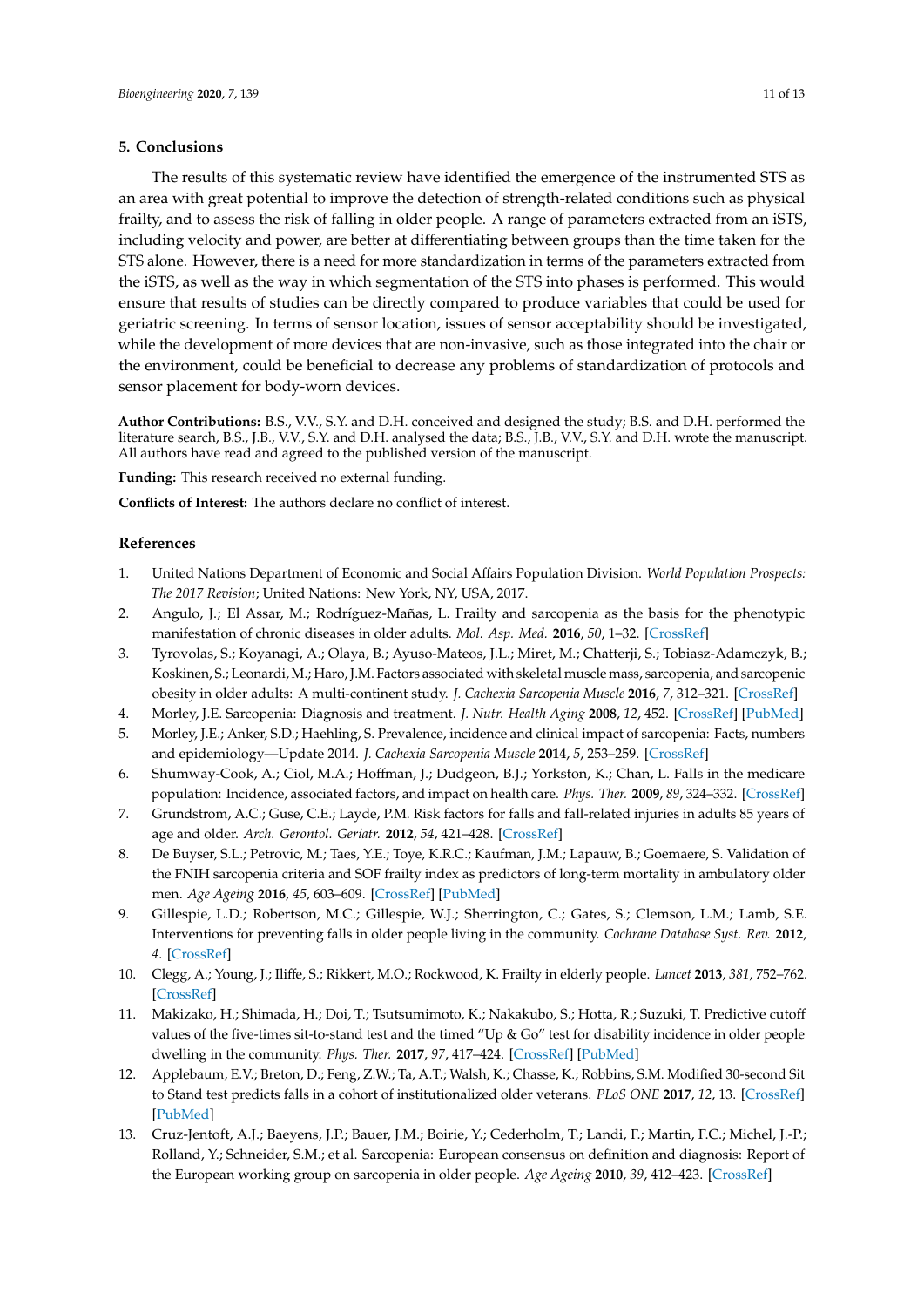- 14. Smith, E.; Walsh, L.; Doyle, J.; Greene, B.; Blake, C. The reliability of the quantitative timed up and go test (QTUG) measured over five consecutive days under single and dual-task conditions in community dwelling older adults. *Gait Posture* **2016**, *43*, 239–244. [CrossRef] [PubMed]
- 15. Van Lummel, R.C.; Ainsworth, E.; Lindemann, U.; Zijlstra, W.; Chiari, L.; Van Campen, P.; Hausdorff, J.M. Automated approach for quantifying the repeated sit-to-stand using one body fixed sensor in young and older adults. *Gait Posture* **2013**, *38*, 153–156. [CrossRef]
- 16. Millor, N.; Lecumberri, P.; Gomez, M.; Martinez-Ramirez, A.; Izquierdo, M. Kinematic parameters to evaluate functional performance of sit-to-stand and stand-to-sit transitions using motion sensor devices: A systematic review. *IEEE Trans. Neural Syst. Rehabil. Eng.* **2014**, *22*, 926–936. [CrossRef]
- 17. Moher, D.; Liberati, A.; Tetzlaff, J.; Altman, D.G.; The, P.G. Preferred Reporting Items for Systematic Reviews and Meta-Analyses: The PRISMA Statement. *PLoS Med.* **2009**, *6*, e1000097. [CrossRef]
- 18. Guralnik, J.M.; Simonsick, E.M.; Ferrucci, L.; Glynn, R.J.; Berkman, L.F.; Blazer, D.G.; Scherr, P.A.; Wallace, R.B. A short physical performance battery assessing lower extremity function: Association with self-reported disability and prediction of mortality and nursing home admission. *J. Gerontol.* **1994**, *49*, M85–M94. [CrossRef]
- 19. Cohen, J. *Statistical Power Analysis for the Behavioral Sciences*, 2nd ed.; Lawrence Erlbaum: Hillsdale, NJ, USA, 1988.
- 20. Lakens, D. Calculating and reporting effect sizes to facilitate cumulative science: A practical primer for t-tests and ANOVAs. *Front. Psychol.* **2013**, *4*, 863. [CrossRef]
- 21. Silver, N.C.; Dunlap, W.P. Averaging correlation coefficients: Should Fisher's z transformation be used? *J. Appl. Psychol.* **1987**, *72*, 146. [CrossRef]
- 22. Hanley, J.A.; McNeil, B.J. The meaning and use of the area under a receiver operating characteristic (ROC) curve. *Radiology* **1982**, *143*, 29–36. [CrossRef] [PubMed]
- 23. Lipsey, M.W.; Wilson, D.B. *Practical Meta-Analysis*; SAGE Publications, Inc.: Thousand Oaks, CA, USA, 2001.
- 24. Guyatt, G.; Oxman, A.D.; Akl, E.A.; Kunz, R.; Vist, G.; Brozek, J.; Norris, S.; Falck-Ytter, Y.; Glasziou, P.; deBeer, H.; et al. GRADE guidelines: 1. Introduction—GRADE evidence profiles and summary of findings tables. *J. Clin. Epidemiol.* **2011**, *64*, 383–394. [CrossRef]
- 25. Loney, P.L.; Chambers, L.W.; Bennett, K.J.; Roberts, J.G.; Stratford, P.W. Critical appraisal of the health research literature prevalence or incidence of a health problem. *Chronic Dis. Can.* **1998**, *19*, 170.
- 26. Sanderson, S.; Tatt, I.D.; Higgins, J. Tools for assessing quality and susceptibility to bias in observational studies in epidemiology: A systematic review and annotated bibliography. *Int. J. Epidemiol.* **2007**, *36*, 666–676. [CrossRef]
- 27. Payette, M.-C.; Bélanger, C.; Léveillé, V.; Grenier, S. Fall-Related Psychological Concerns and Anxiety among Community-Dwelling Older Adults: Systematic Review and Meta-Analysis. *PLoS ONE* **2016**, *11*, e0152848. [CrossRef]
- 28. Millor, N.; Lecumberri, P.; Gomez, M.; Martinez, A.; Martinikorena, J.; Rodriguez-Manas, L.; Garcia-Garcia, F.J.; Izquierdo, M. Gait Velocity and Chair Sit-Stand-Sit Performance Improves Current Frailty-Status Identification. *IEEE Trans. Neural Syst. Rehabil. Eng.* **2017**, *25*, 2018–2025. [CrossRef] [PubMed]
- 29. Millor, N.; Lecumberri, P.; Gomez, M.; Martinez-Ramirez, A.; Izquierdo, M. An evaluation of the 30-s chair stand test in older adults: Frailty detection based on kinematic parameters from a single inertial unit. *J. Neuroeng. Rehabil.* **2013**, *10*. [CrossRef]
- 30. Millor, N.; Lecumberri, P.; Gomez, M.; Martinez-Ramirez, A.; Izquierdo, M. Frailty detection using the instrumented version of the 30-s chair stand test. In *Replace, Repair, Restore, Relieve—Bridging Clinical and Engineering Solutions in Neurorehabilition*; Springer: Cham, Switzerland, 2014; Volume 7, pp. 553–561. [CrossRef]
- 31. Greene, B.R.; Doheny, E.P.; Kenny, R.A.; Caulfield, B. Classification of frailty and falls history using a combination of sensor-based mobility assessments. *Physiol. Meas.* **2014**, *35*, 2053–2066. [CrossRef]
- 32. Doheny, E.P.; Fan, C.W.; Foran, T.; Greene, B.R.; Cunningham, C.; Kenny, R.A. An instrumented sit-to-stand test used to examine differences between older fallers and non-fallers. In Proceedings of the 2011 Annual International Conference of the IEEE Engineering in Medicine and Biology Society, Boston, MA, USA, 30 August–3 September 2011; pp. 3063–3066.
- 33. Doheny, E.P.; Walsh, C.; Foran, T.; Greene, B.R.; Fan, C.W.; Cunningham, C.; Kenny, R.A. Falls classification using tri-axial accelerometers during the five-times-sit-to-stand test. *Gait Posture* **2013**, *38*, 1021–1025. [CrossRef]